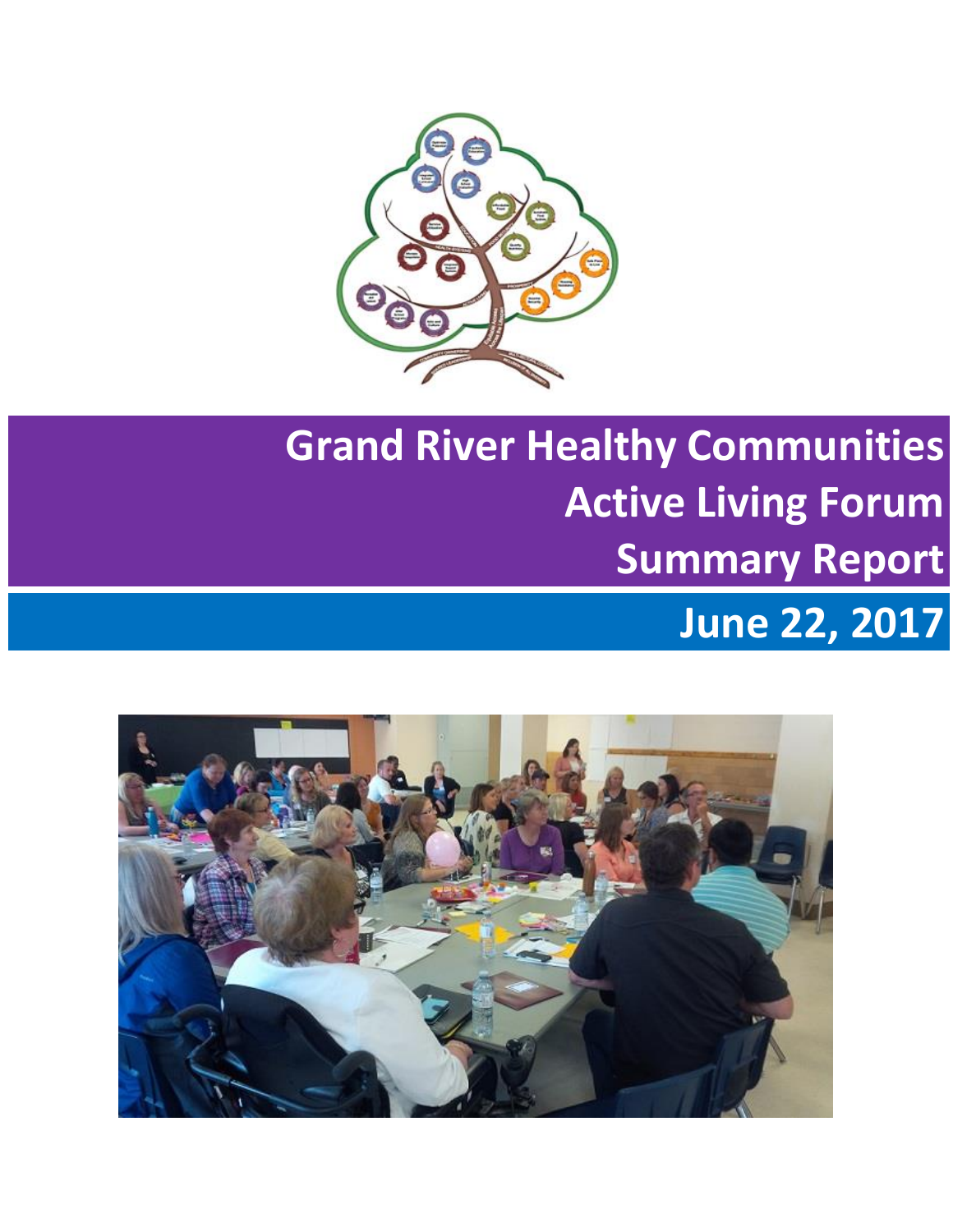Over the course of the day, smaller groups explored three different areas:

- 1. Recreation and leisure
- 2. Arts and culture
- 3. Community participation

# **Visioning Activity**

Small groups built a model/physical structure of their five to ten year vision for their topic area, and then participated in a reflection activity about their model. The models and responses to the reflection activity are provided below.

**Area of Focus:** Recreation and Leisure **Name of the Model:** There are no Boundaries **Visual of the Model:**



| <b>Questions</b>  | <b>Responses</b>                           |                            |  |  |
|-------------------|--------------------------------------------|----------------------------|--|--|
| What is ending?   | <b>Boundaries</b>                          |                            |  |  |
|                   | Structure, overly structured               |                            |  |  |
|                   | Lack of education                          |                            |  |  |
|                   | Perceptions, irrational fears              |                            |  |  |
|                   | Status quo, like keeping up with the Jones |                            |  |  |
| What is emerging? | Risky play<br>٠                            | Skill building<br>٠        |  |  |
|                   | Unstructured time and play                 | Problem solving<br>٠       |  |  |
|                   | More in nature                             | Disconnecting from<br>٠    |  |  |
|                   | Sense of community                         | technology                 |  |  |
|                   | Personal freedom                           | Adaptability<br>$\bullet$  |  |  |
|                   | Exploration                                | Accessibility<br>$\bullet$ |  |  |
|                   | Free the child in all of us                |                            |  |  |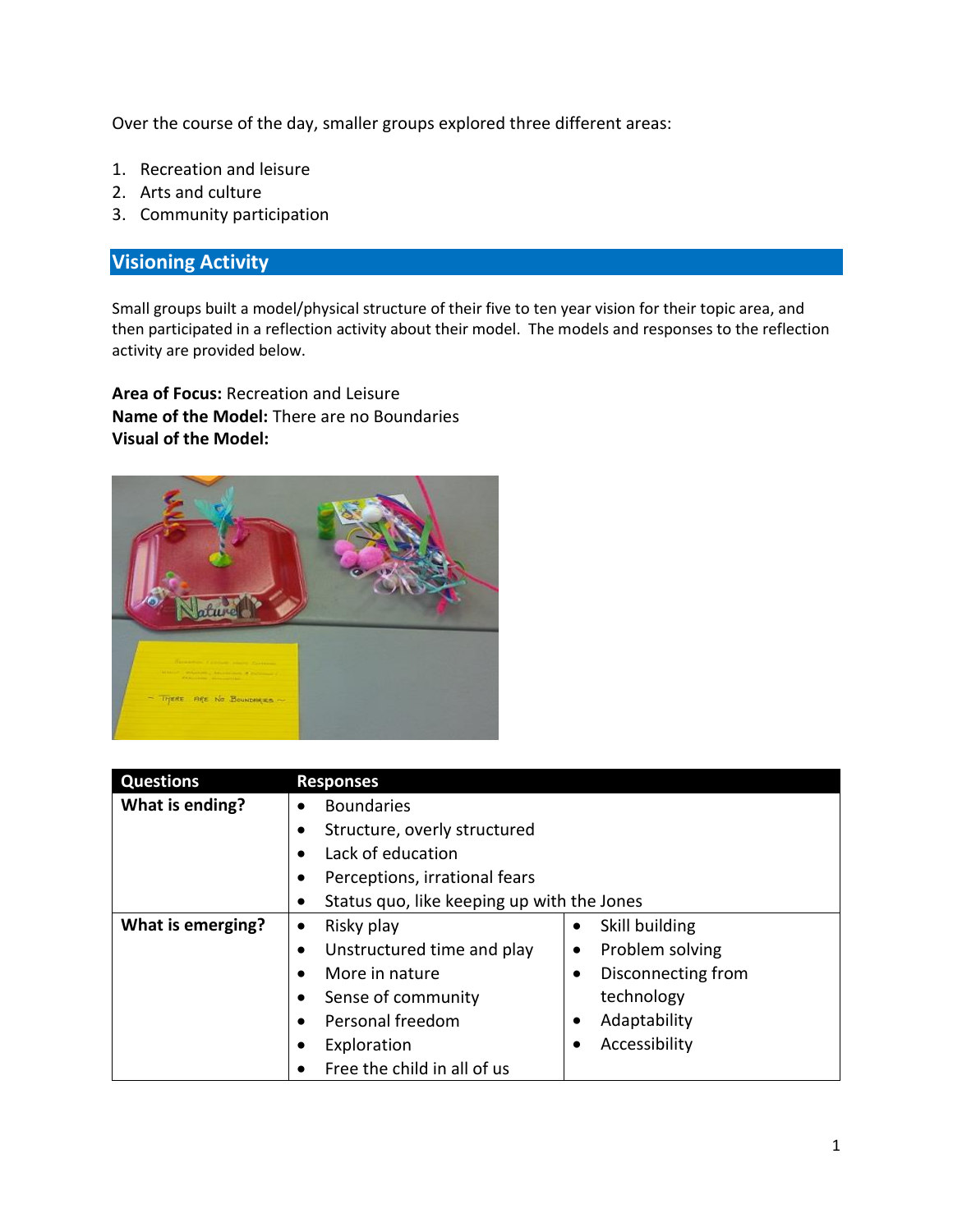| <b>Questions</b>  | <b>Responses</b>                                                  |                                                                    |  |  |  |  |
|-------------------|-------------------------------------------------------------------|--------------------------------------------------------------------|--|--|--|--|
| What do you love  | Simplicity<br>٠                                                   | Tools to build on/add/to be<br>٠                                   |  |  |  |  |
| about it?         | Creativity<br>٠                                                   | creative                                                           |  |  |  |  |
|                   | Left for your own creativity<br>٠                                 | Sense of belonging for all<br>$\bullet$                            |  |  |  |  |
|                   | Room to add your own stuff<br>$\bullet$                           | We've got "good bones" in<br>$\bullet$                             |  |  |  |  |
|                   | See each individual thing                                         | <b>Brantford</b>                                                   |  |  |  |  |
|                   | clearly                                                           |                                                                    |  |  |  |  |
| <b>What other</b> | Happy<br>٠                                                        | Discovery<br>$\bullet$                                             |  |  |  |  |
| emotions come up? | Peaceful<br>٠                                                     | Optimistic<br>$\bullet$                                            |  |  |  |  |
|                   | Freedom<br>$\bullet$                                              | Initiative<br>$\bullet$                                            |  |  |  |  |
|                   | Joy                                                               | Hopeful                                                            |  |  |  |  |
|                   | Excitement                                                        | Inclusive                                                          |  |  |  |  |
|                   | Curious                                                           | Sense of belonging                                                 |  |  |  |  |
|                   | Safe<br>٠                                                         | Awesomeness                                                        |  |  |  |  |
|                   | Relaxing<br>٠                                                     |                                                                    |  |  |  |  |
| What are the key  | Individuality<br>$\bullet$                                        |                                                                    |  |  |  |  |
| concepts?         | Accessibility<br>٠                                                |                                                                    |  |  |  |  |
|                   | Opportunity<br>٠                                                  |                                                                    |  |  |  |  |
|                   | Personal growth                                                   |                                                                    |  |  |  |  |
|                   | Creativity, open for interpretation                               |                                                                    |  |  |  |  |
|                   | Self-actualization                                                |                                                                    |  |  |  |  |
|                   | Dynamic thinking                                                  |                                                                    |  |  |  |  |
|                   | Unstructured<br>$\bullet$                                         |                                                                    |  |  |  |  |
| What are the hard | It's challenging<br>$\bullet$                                     |                                                                    |  |  |  |  |
| truths?           | We compare ourselves to one another                               |                                                                    |  |  |  |  |
|                   | Don't know if other people are watching out for your child        |                                                                    |  |  |  |  |
|                   | ٠                                                                 | There is a fear of allowing kids freedom to play out of sight of a |  |  |  |  |
|                   | guardian                                                          |                                                                    |  |  |  |  |
|                   | Cultural/societal safety<br>٠                                     |                                                                    |  |  |  |  |
|                   | Mental thing to take a step forward                               |                                                                    |  |  |  |  |
|                   | Lack of community, isolation                                      |                                                                    |  |  |  |  |
|                   | We limit boundaries, the distance kids can play from home, limits |                                                                    |  |  |  |  |
|                   | are set more and more restrictive                                 |                                                                    |  |  |  |  |
|                   |                                                                   | Elimination of risky play, kids aren't learning skills             |  |  |  |  |
|                   | Legal/liability implications of risky plan<br>$\bullet$           |                                                                    |  |  |  |  |
|                   | Reliance on technology and social media<br>٠                      |                                                                    |  |  |  |  |
| Where does the    | Within yourself<br>٠                                              |                                                                    |  |  |  |  |
| power lie?        | Within a community<br>٠                                           |                                                                    |  |  |  |  |
|                   | Re-connecting with nature                                         |                                                                    |  |  |  |  |
|                   | Within the parents                                                |                                                                    |  |  |  |  |
|                   | Power equality                                                    |                                                                    |  |  |  |  |
|                   | Within schools                                                    |                                                                    |  |  |  |  |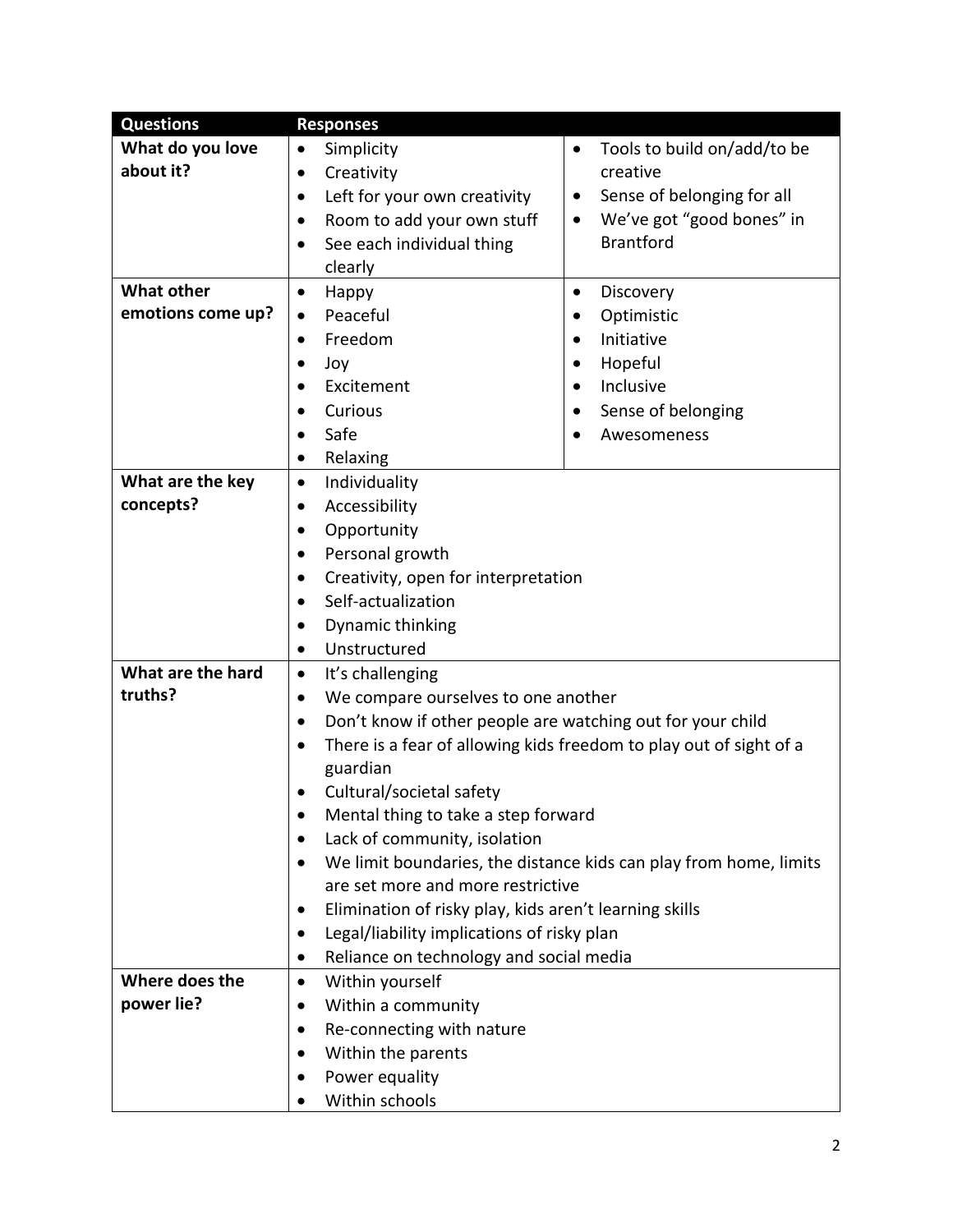| <b>Questions</b>  | <b>Responses</b>                                                                                                                              |
|-------------------|-----------------------------------------------------------------------------------------------------------------------------------------------|
| What are the      | <b>Isolation</b><br>$\bullet$                                                                                                                 |
| bottlenecks that  | Education of parents and community<br>٠                                                                                                       |
| prevent this from | Fear<br>$\bullet$                                                                                                                             |
| evolving?         | Lack of awareness<br>$\bullet$                                                                                                                |
|                   | Reality/social media/gaming<br>٠                                                                                                              |
|                   | Parents keep kids inside<br>$\bullet$                                                                                                         |
|                   | Life is too busy<br>$\bullet$                                                                                                                 |
|                   | Social pressure to conform to standards of parenting – be<br>$\bullet$                                                                        |
|                   | constantly in touch with your child                                                                                                           |
|                   | <b>Neighbours</b><br>٠                                                                                                                        |
|                   | Schools (not at the table)<br>$\bullet$                                                                                                       |
|                   | Quality of the program<br>$\bullet$                                                                                                           |
|                   | Financial<br>$\bullet$                                                                                                                        |
|                   | Frightened to let kids take advantage of free opportunities, getting<br>$\bullet$<br>people to recognize it's there (infrastructure is there) |
|                   | Need to de-structure recreation for all ages<br>٠                                                                                             |
|                   | Financial subsidy for all ages                                                                                                                |

## **Area of Focus:** Recreation and Leisure **Name of the Model:** Inclusive and Equitable Recreation for All **Visual of the Model:**



| <b>Questions</b>  | <b>Responses</b>     |                        |  |  |  |
|-------------------|----------------------|------------------------|--|--|--|
| What is ending?   | <b>Barriers</b>      | Emotional              |  |  |  |
|                   | Financial            | Accessibility          |  |  |  |
|                   | Transportation       | Education              |  |  |  |
|                   | Physical             | Social isolation       |  |  |  |
| What is emerging? | Access to recreation | Access to information, |  |  |  |
|                   | Collaboration        | communication          |  |  |  |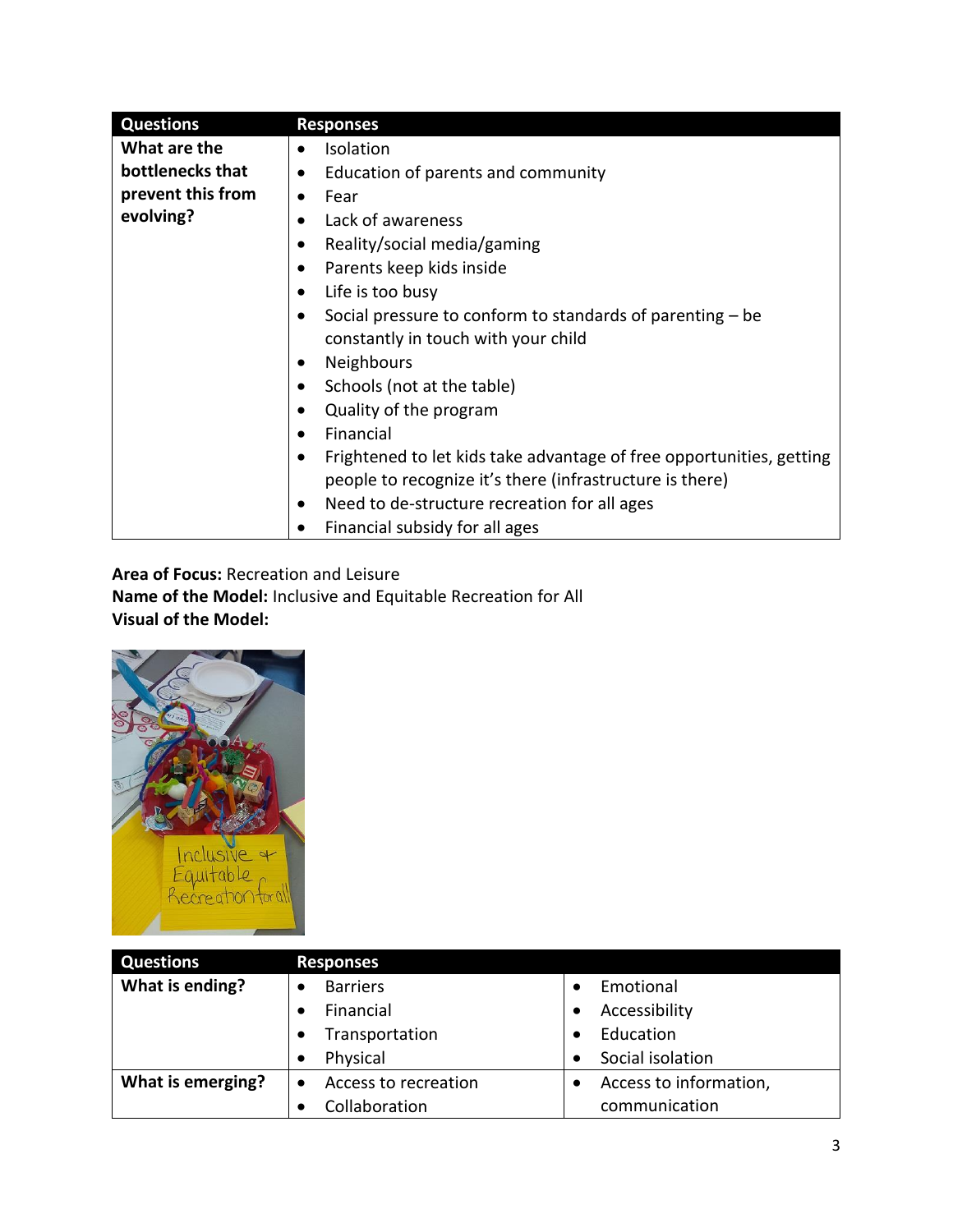| <b>Questions</b>  | <b>Responses</b>                                                                  |                                                         |  |  |  |  |
|-------------------|-----------------------------------------------------------------------------------|---------------------------------------------------------|--|--|--|--|
|                   | Participation                                                                     | Relationship building<br>٠                              |  |  |  |  |
|                   | Intergenerational                                                                 | Awareness, knowledge<br>$\bullet$                       |  |  |  |  |
|                   | collaboration                                                                     | Improved health<br>$\bullet$                            |  |  |  |  |
|                   | Shared vision<br>$\bullet$                                                        | Diversity<br>$\bullet$                                  |  |  |  |  |
|                   | Reduced obesity<br>$\bullet$                                                      | Enriched lifestyle                                      |  |  |  |  |
|                   | Active lifestyles                                                                 |                                                         |  |  |  |  |
| What do you love  | <b>Diverse</b><br>$\bullet$                                                       | Freedom<br>$\bullet$                                    |  |  |  |  |
| about it?         | Fun<br>$\bullet$                                                                  | Something for everyone<br>٠                             |  |  |  |  |
|                   | All inclusive<br>$\bullet$                                                        | Opportunities<br>$\bullet$                              |  |  |  |  |
|                   | Options/choices<br>$\bullet$                                                      | Puts customer first<br>$\bullet$                        |  |  |  |  |
|                   | Energetic<br>$\bullet$                                                            | Activity for all                                        |  |  |  |  |
|                   | Accessible<br>$\bullet$                                                           | Making history                                          |  |  |  |  |
| <b>What other</b> | <b>Happiness</b><br>$\bullet$                                                     |                                                         |  |  |  |  |
| emotions come up? | A lot that has to happen<br>$\bullet$                                             |                                                         |  |  |  |  |
|                   | Overwhelming                                                                      |                                                         |  |  |  |  |
|                   | A lot of pieces to the puzzle<br>$\bullet$                                        |                                                         |  |  |  |  |
|                   | How do you prioritize?                                                            |                                                         |  |  |  |  |
|                   | $\bullet$                                                                         | Challenge: who pays? Staffing? Time? Resources?         |  |  |  |  |
|                   | Safety?                                                                           |                                                         |  |  |  |  |
|                   | Buy-in – political and decision maker support                                     |                                                         |  |  |  |  |
|                   | Commitment<br>$\bullet$                                                           |                                                         |  |  |  |  |
| What are the key  | Breaking down barriers<br>$\bullet$                                               |                                                         |  |  |  |  |
| concepts?         | Inclusion of all<br>$\bullet$                                                     |                                                         |  |  |  |  |
|                   | Access                                                                            |                                                         |  |  |  |  |
|                   | Transportation<br>$\bullet$                                                       |                                                         |  |  |  |  |
| What are the hard | Financial/human resources<br>$\bullet$                                            |                                                         |  |  |  |  |
| truths?           | Support and manpower<br>$\bullet$                                                 |                                                         |  |  |  |  |
|                   | Long term strategy                                                                |                                                         |  |  |  |  |
|                   | Community/participant buy in                                                      |                                                         |  |  |  |  |
|                   | Communication of programs                                                         |                                                         |  |  |  |  |
|                   | Other limitations/hard realities (food, income, housing)                          |                                                         |  |  |  |  |
|                   | Competing with technology                                                         |                                                         |  |  |  |  |
|                   | Needing to be modelled (lifelong learning, evolving cycle)                        |                                                         |  |  |  |  |
|                   | $\bullet$                                                                         | Too much or not enough access to information (change as |  |  |  |  |
|                   | generations age)                                                                  |                                                         |  |  |  |  |
| Where does the    | \$ - politicians (they may believe in recreation, but have other<br>$\bullet$     |                                                         |  |  |  |  |
| power lie?        | priorities)                                                                       |                                                         |  |  |  |  |
|                   | Public in general                                                                 |                                                         |  |  |  |  |
|                   | Education<br>$\bullet$                                                            |                                                         |  |  |  |  |
|                   | Partnerships and collaboration (utilizing expertise of others rather<br>$\bullet$ |                                                         |  |  |  |  |
|                   | than duplicating)                                                                 |                                                         |  |  |  |  |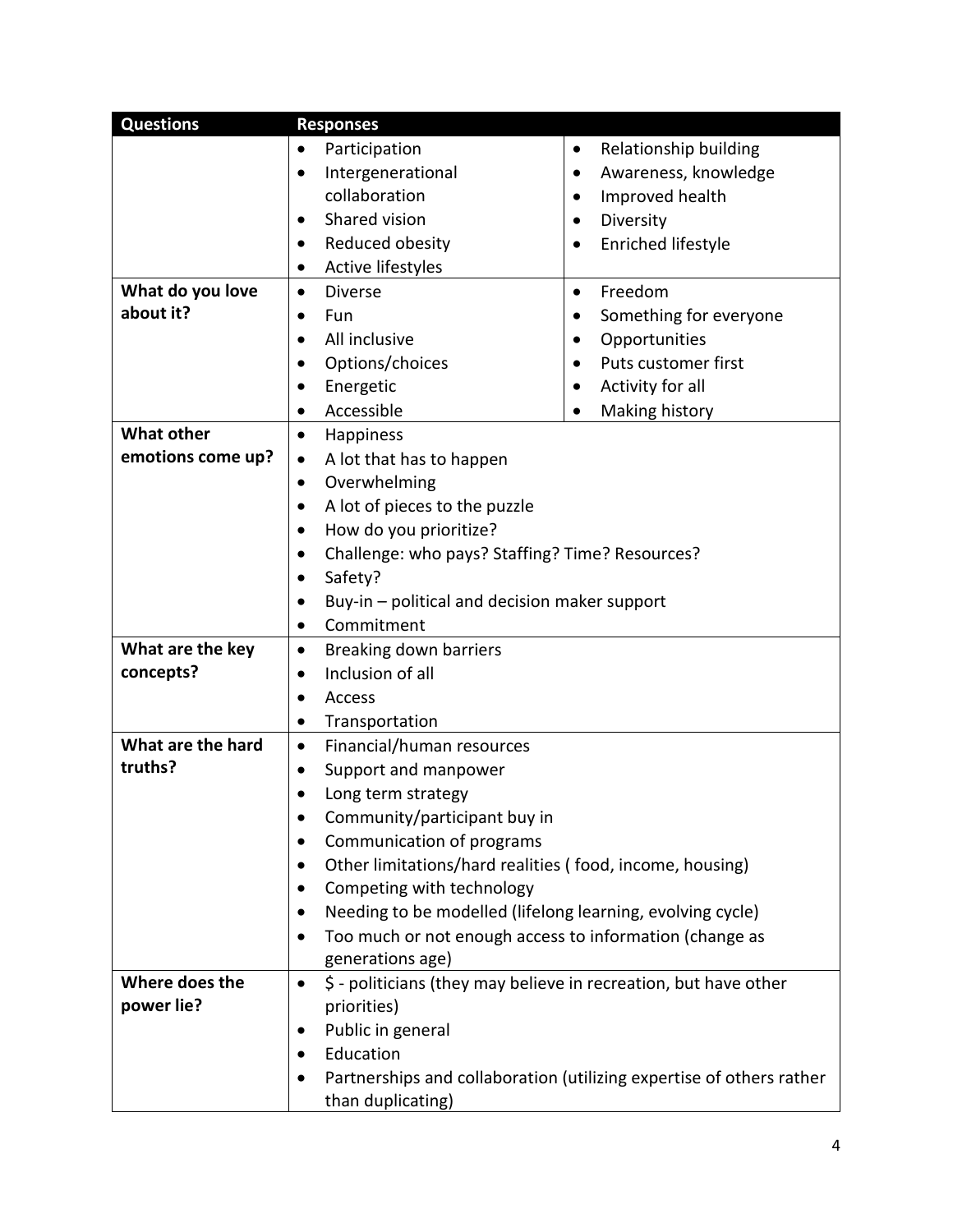| <b>Questions</b>  | <b>Responses</b>                                                                 |  |  |
|-------------------|----------------------------------------------------------------------------------|--|--|
|                   | Buy in from parents and children/youth participation<br>$\bullet$                |  |  |
|                   | Concept: prescription of activity - promotion in school - physical<br>٠          |  |  |
|                   | literacy for parents - FEAR - physical activity safe as necessary                |  |  |
|                   | instead of safe as possible - risk and legalities                                |  |  |
| What are the      | Political will – making safe decisions regarding what we get me re-<br>$\bullet$ |  |  |
| bottlenecks that  | elected                                                                          |  |  |
| prevent this from | Finances and decision makers<br>$\bullet$                                        |  |  |
| evolving?         | Cultural diversion – different expectations, may limit some                      |  |  |
|                   | cultures/groups                                                                  |  |  |

**Area of Focus:** Arts and Culture **Name of the Model:** United Expressions! **Visual of the Model:**



| <b>Questions</b>  | <b>Responses</b>                   |                            |  |  |  |
|-------------------|------------------------------------|----------------------------|--|--|--|
| What is ending?   | Exclusion<br>$\bullet$             | Isolation<br>$\bullet$     |  |  |  |
|                   | Ignorance                          | <b>Barriers</b>            |  |  |  |
| What is emerging? | Inclusion<br>$\bullet$             | Integration<br>$\bullet$   |  |  |  |
|                   | Balance – arts                     | Vitality<br>$\bullet$      |  |  |  |
|                   | Valuing about art and culture<br>٠ | Collaboration<br>$\bullet$ |  |  |  |
|                   | New understanding<br>٠             | Accessibility<br>٠         |  |  |  |
| What do you love  | Colourful<br>$\bullet$             | Flowing<br>٠               |  |  |  |
| about it?         | Fun                                | Wiggly/organic<br>٠        |  |  |  |
|                   | Everyone had a piece               |                            |  |  |  |
| <b>What other</b> | Happy<br>٠                         | Hope                       |  |  |  |
| emotions come up? | Fun<br>$\bullet$                   | Curiosity<br>٠             |  |  |  |
|                   | Acceptance<br>٠                    | Exuberance                 |  |  |  |
| What are the key  | Harmony/natural assets<br>٠        |                            |  |  |  |
| concepts?         | Life span                          |                            |  |  |  |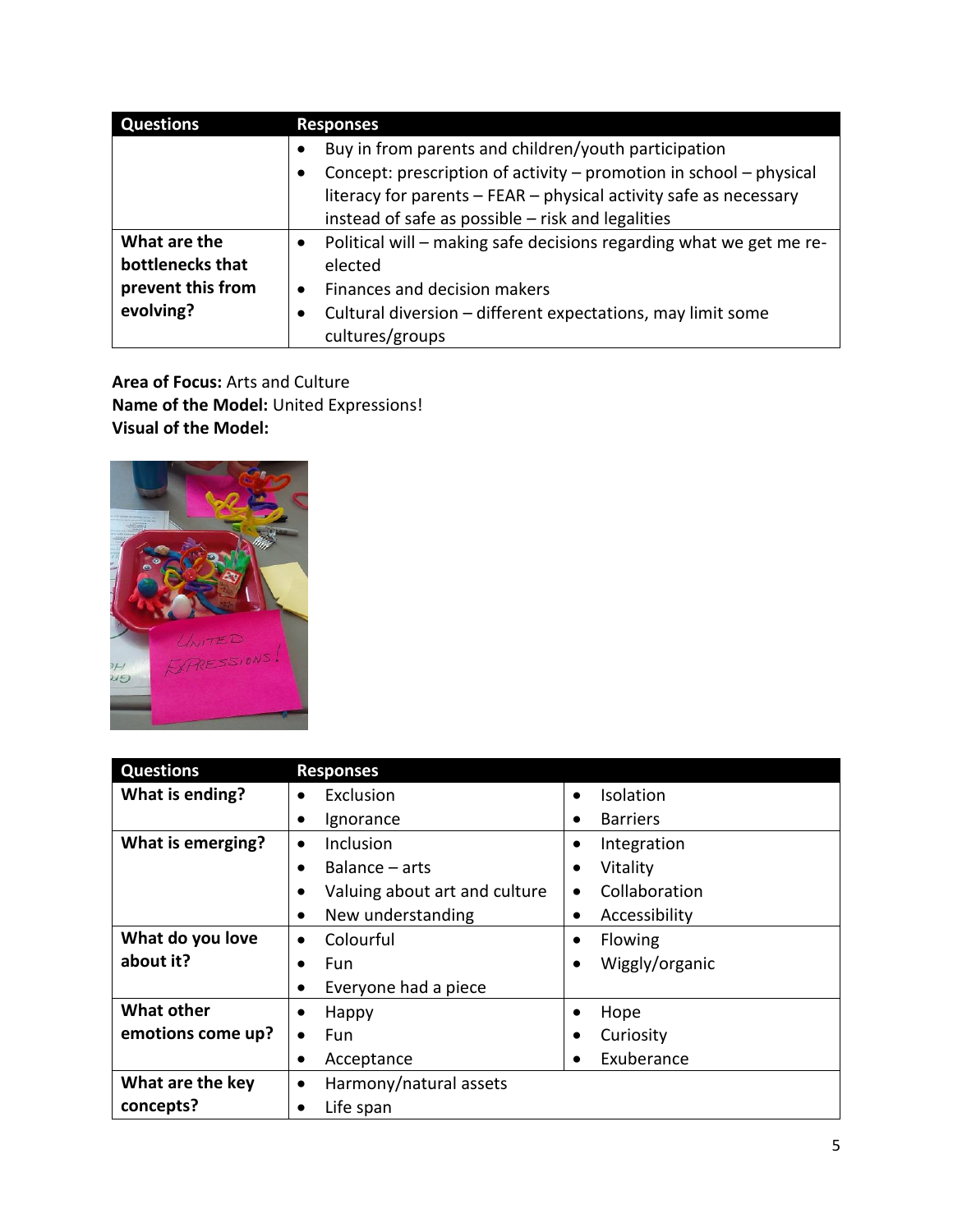| <b>Questions</b>  | <b>Responses</b>                                                       |                      |  |  |  |  |  |
|-------------------|------------------------------------------------------------------------|----------------------|--|--|--|--|--|
|                   | Education<br>$\bullet$                                                 |                      |  |  |  |  |  |
|                   | Integration into everything<br>$\bullet$                               |                      |  |  |  |  |  |
| What are the hard | Doesn't exist<br>Appreciate<br>$\bullet$<br>٠                          |                      |  |  |  |  |  |
| truths?           | Lot of work<br>$\bullet$                                               | Everyone             |  |  |  |  |  |
|                   | Money and sports<br>$\bullet$                                          | Scattered separately |  |  |  |  |  |
|                   | Arts                                                                   | Systemic change      |  |  |  |  |  |
|                   | Majority interests<br>$\bullet$                                        |                      |  |  |  |  |  |
| Where does the    | Beyond<br>$\bullet$                                                    |                      |  |  |  |  |  |
| power lie?        | With us/in our hands<br>$\bullet$                                      |                      |  |  |  |  |  |
|                   | <b>Education system</b><br>$\bullet$                                   |                      |  |  |  |  |  |
|                   | <b>Funders</b><br>$\bullet$                                            |                      |  |  |  |  |  |
| What are the      | Strong arts community<br>$\bullet$                                     |                      |  |  |  |  |  |
| bottlenecks that  | Vision/bringing<br>$\bullet$                                           |                      |  |  |  |  |  |
| prevent this from | Research/promote<br>$\bullet$                                          |                      |  |  |  |  |  |
| evolving?         | Not enough education<br>$\bullet$                                      |                      |  |  |  |  |  |
|                   | Funding<br>$\bullet$                                                   |                      |  |  |  |  |  |
|                   | Priorities<br>$\bullet$                                                |                      |  |  |  |  |  |
|                   | Facilities for arts and culture<br>$\bullet$                           |                      |  |  |  |  |  |
|                   | System leaders - advocacy<br>$\bullet$                                 |                      |  |  |  |  |  |
|                   | Awareness of nature/promote stewardship<br>$\bullet$                   |                      |  |  |  |  |  |
|                   | Part of everyday life<br>$\bullet$                                     |                      |  |  |  |  |  |
|                   | Creativity<br>$\bullet$                                                |                      |  |  |  |  |  |
|                   | Balanced and integrated into every aspect<br>$\bullet$                 |                      |  |  |  |  |  |
|                   | Cultural exchange - misperception of whether could attend<br>$\bullet$ |                      |  |  |  |  |  |
|                   | Self-confidence - involving right brain                                |                      |  |  |  |  |  |
|                   | Language accessible                                                    |                      |  |  |  |  |  |

## **Area of Focus:** Community Participation **Name of the Model:** The Bridge to Connection **Visual of the Model:**

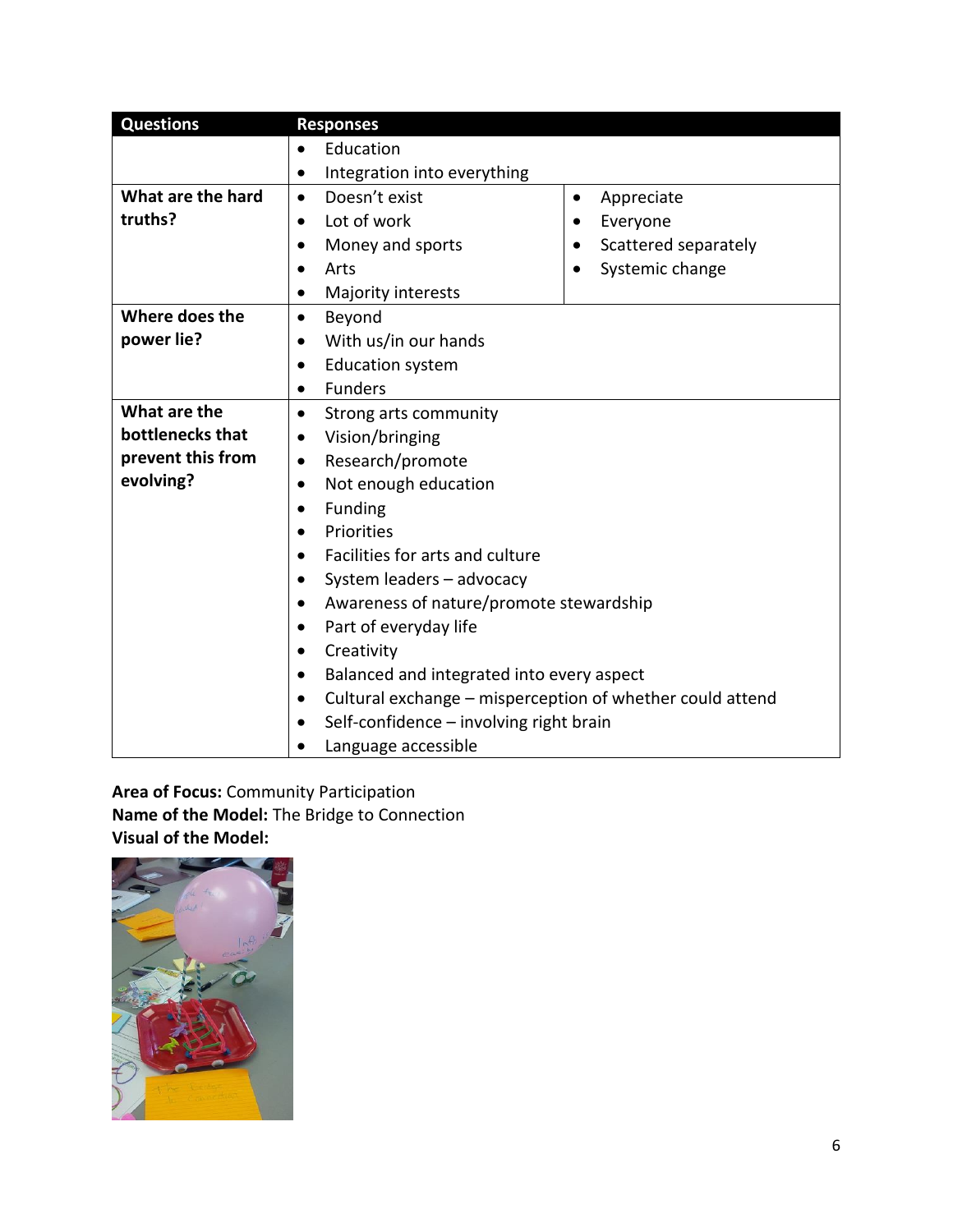| <b>Questions</b>  | <b>Responses</b>                                                          |                                                                       |  |  |  |  |  |
|-------------------|---------------------------------------------------------------------------|-----------------------------------------------------------------------|--|--|--|--|--|
| What is ending?   | Silo-ing, isolation<br>$\bullet$                                          | Social isolation<br>$\bullet$                                         |  |  |  |  |  |
|                   | Lack of information                                                       | Frustration                                                           |  |  |  |  |  |
|                   | Fear of connection<br>$\bullet$                                           | Discrimination<br>$\bullet$                                           |  |  |  |  |  |
| What is emerging? | Community - connectedness<br>$\bullet$                                    | Inclusivity<br>$\bullet$                                              |  |  |  |  |  |
|                   | Sense of belonging<br>$\bullet$                                           | Comfort<br>$\bullet$                                                  |  |  |  |  |  |
|                   | Informed                                                                  | Knowledge and awareness<br>$\bullet$                                  |  |  |  |  |  |
|                   | Safety                                                                    | Greater community<br>$\bullet$                                        |  |  |  |  |  |
|                   | Confidence                                                                | participation                                                         |  |  |  |  |  |
|                   | Having access<br>٠                                                        | <b>Engaged in activities</b><br>$\bullet$                             |  |  |  |  |  |
| What do you love  | Acceptance<br>$\bullet$                                                   | Creative/creativity<br>$\bullet$                                      |  |  |  |  |  |
| about it?         | Joy                                                                       | Different people help each<br>$\bullet$                               |  |  |  |  |  |
|                   | Innovative<br>$\bullet$                                                   | other to find/get on the                                              |  |  |  |  |  |
|                   | Comfort                                                                   | bridge                                                                |  |  |  |  |  |
|                   | Diversity<br>$\bullet$                                                    | Different levels of the bridge<br>$\bullet$                           |  |  |  |  |  |
|                   | Bridge is non-threatening                                                 |                                                                       |  |  |  |  |  |
| <b>What other</b> | Optimism<br>٠                                                             | Energetic<br>$\bullet$                                                |  |  |  |  |  |
| emotions come up? | Pride<br>$\bullet$                                                        | Motivated                                                             |  |  |  |  |  |
|                   | Looks happy - FUN<br>Happiness<br>$\bullet$                               |                                                                       |  |  |  |  |  |
| What are the key  | Get information out<br>$\bullet$                                          |                                                                       |  |  |  |  |  |
| concepts?         | Work together to improve access to the information                        |                                                                       |  |  |  |  |  |
|                   | Ensure accessible events, activities that are advertised as               |                                                                       |  |  |  |  |  |
|                   | accessible, safe, inclusive, welcoming and supportive                     |                                                                       |  |  |  |  |  |
|                   | Choose to participate – all on people                                     |                                                                       |  |  |  |  |  |
| What are the hard | Lack of information – people don't know what they don't know<br>$\bullet$ |                                                                       |  |  |  |  |  |
| truths?           | until after the event                                                     |                                                                       |  |  |  |  |  |
|                   | No coordinated way/method for getting information out                     |                                                                       |  |  |  |  |  |
|                   | ٠                                                                         | Flow is a problem                                                     |  |  |  |  |  |
|                   |                                                                           | It is the responsibility of every organization to get the information |  |  |  |  |  |
|                   | out effectively                                                           |                                                                       |  |  |  |  |  |
|                   | Advertising - key people working together<br>٠<br>٠                       |                                                                       |  |  |  |  |  |
|                   | Naming your audience                                                      | Expensive                                                             |  |  |  |  |  |
| Where does the    | With organizations - leverage partnerships<br>٠                           |                                                                       |  |  |  |  |  |
| power lie?        | Whatever can become the central recognized source of the<br>٠             |                                                                       |  |  |  |  |  |
|                   | information (i.e. Libraries)                                              |                                                                       |  |  |  |  |  |
|                   | Community work together to come up with a way<br>٠                        |                                                                       |  |  |  |  |  |
|                   | Word of mouth still works best<br>$\bullet$                               |                                                                       |  |  |  |  |  |
| What are the      | Transportation and accessibility (geography, distance)<br>$\bullet$       |                                                                       |  |  |  |  |  |
| bottlenecks that  | Lack of coordinated information<br>$\bullet$                              |                                                                       |  |  |  |  |  |
|                   | Isolated individuals - by themselves<br>٠                                 |                                                                       |  |  |  |  |  |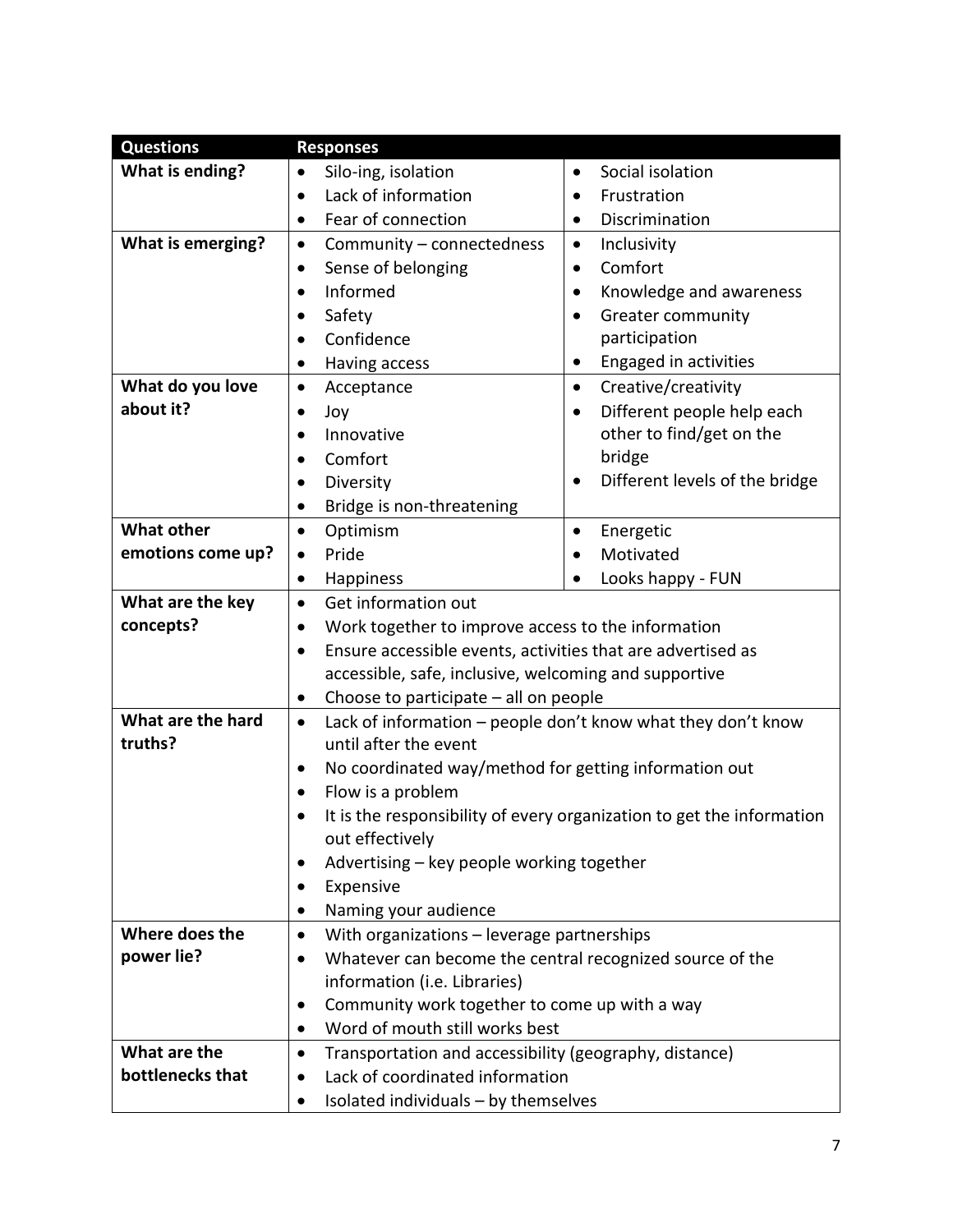| <b>Questions</b>  | <b>Responses</b>                                                 |  |  |
|-------------------|------------------------------------------------------------------|--|--|
| prevent this from | How to reach the very hard to reach                              |  |  |
| evolving?         | Competing interests i.e. number of initiatives                   |  |  |
|                   | All organizations - old fashioned mail, collated events, online, |  |  |
|                   | flyers, computers, website                                       |  |  |
|                   | Readability?                                                     |  |  |

# **Asset Mapping**

All individuals in attendance at the session contributed to the development of asset maps for each of the three areas of focus. The current community assets in each of the areas are noted in the visuals and table below.







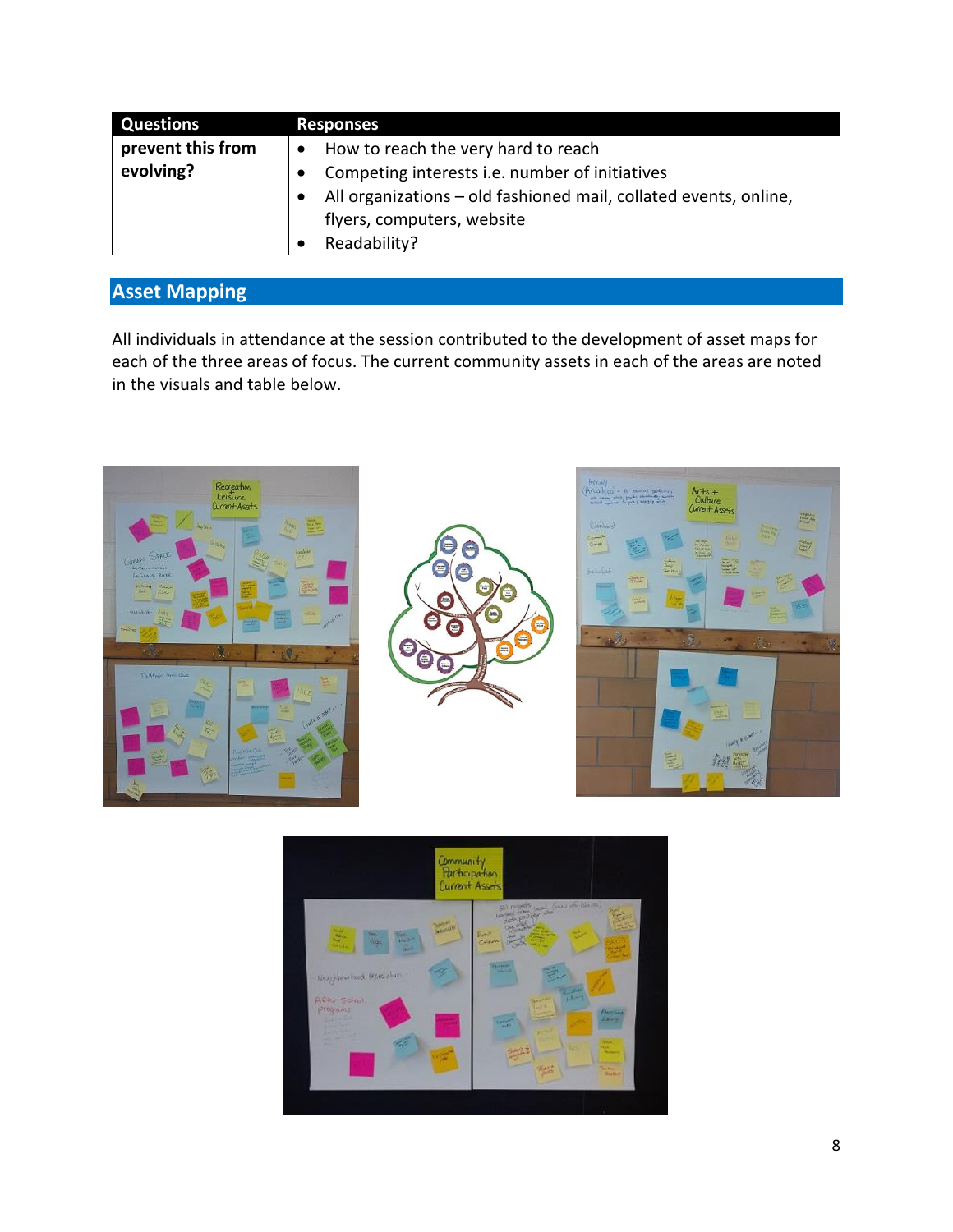| <b>Recreation and Leisure Assets</b>                  | <b>Arts and Culture Assets</b>                    | <b>Community Participation Assets</b>                 |
|-------------------------------------------------------|---------------------------------------------------|-------------------------------------------------------|
| Green space (trail access, Grand River)<br>$\bullet$  | Outdoors stage, Lions Park<br>$\bullet$           | Neighbourhood association<br>$\bullet$                |
| <b>Mohawk Park</b>                                    | SKIP (music enrichment,<br>$\bullet$              | After school programs<br>$\bullet$                    |
| <b>Active Grand</b>                                   | www.goskip.org)                                   | Sanderson Centre<br>$\bullet$                         |
| Brantfordathletics.ca<br>$\bullet$                    | Events and moviesat Harmony Square<br>$\bullet$   | Harmony Square (concerts)<br>$\bullet$                |
| Jump Start<br>$\bullet$                               | <b>Kindred Spirits</b><br>$\bullet$               | <b>Gretzky Centre</b><br>$\bullet$                    |
| Can We Help                                           | Lauren is an art therapist - building art         | <b>NPC Artificial Turf</b><br>$\bullet$               |
| <b>Trails</b><br>$\bullet$                            | in social services                                | <b>PJC Artificial Turf</b><br>$\bullet$               |
| Neighbourhood hubs and programs                       | Holmedale Art Crawl (group of artists)            | Community distribution list<br>$\bullet$              |
| Subsidy programs, RBC<br>$\bullet$                    | Arts After School Kids (AASK)<br>$\bullet$        | Heart and Stroke Big Bike Rides<br>$\bullet$          |
| <b>Waterworks Park</b><br>$\bullet$                   | <b>Woodland Cultural Centre</b><br>$\bullet$      | YCI<br>$\bullet$                                      |
| Mohawk Lake<br>$\bullet$                              | Indigenous Visual Arts @ SNP<br>$\bullet$         | Neighbourhood hubs<br>$\bullet$                       |
| <b>Brantwood Recreation Therapy Centre</b>            | <b>BSO</b><br>$\bullet$                           | Tourism ambassador<br>$\bullet$                       |
| (pool, fitness area, recreation and                   | High school performances (theatre,<br>$\bullet$   | Free music in park<br>$\bullet$                       |
| leisure classes)                                      | musicals)                                         | Free yoga<br>$\bullet$                                |
| DOE parks<br>$\bullet$                                | Arts afterschool program<br>$\bullet$             | Food bank (mobile market, fresh<br>$\bullet$          |
| Skate parks<br>$\bullet$                              | <b>Brantford School of Instrumental Music</b>     | helpings, good food box)                              |
| <b>Facilities</b><br>$\bullet$                        | Libraries<br>$\bullet$                            | Arnold Anderson Fund (subsidies)<br>$\bullet$         |
| Active sports leagues (soccer, baseball,<br>$\bullet$ | Arcady.ca (a musical performing arts<br>$\bullet$ | 211 records leased from local data<br>$\bullet$       |
| basketball, Frisbee golf)                             | company which provides education -                | provider who can add information that                 |
| Art in the Park<br>$\bullet$                          | rewarding musical experiences for                 | community wants (www.info-bhn.ca)                     |
| Kiwanis Field<br>$\bullet$                            | youth and emerging artists)                       | Event calendar<br>$\bullet$                           |
| <b>GRCHC PACE program (peer led</b><br>$\bullet$      | <b>Glenhurst Art Gallery</b><br>$\bullet$         | Online information centre for services<br>$\bullet$   |
| physical activity)                                    | <b>Buskerfest</b><br>$\bullet$                    | in Canada (call 211, web: 211.ca)                     |
| Lansdowne CC<br>$\bullet$                             | <b>Grand River Chorus</b><br>$\bullet$            | PACE program<br>$\bullet$                             |
| Disc Golf Courses (Mohawk Park,<br>$\bullet$          | <b>Guitar Society</b><br>$\bullet$                | <b>SKIP's Brantford Burst Colour Run</b><br>$\bullet$ |
| Green Lane)                                           | Villages (July)<br>$\bullet$                      | Pop up community vendor fair<br>$\bullet$             |
| Ventures in Nature Club<br>$\bullet$                  | Free yoga by Moksha Tuesday @ 6:00<br>$\bullet$   | <b>Brantford Youth Council</b><br>$\bullet$           |
| Meetup.com                                            | in July                                           | <b>Brantford Library</b><br>$\bullet$                 |
| Arnold Anderson Fund<br>$\bullet$                     | <b>Brant Agricultural Tour</b>                    | <b>Brant County Library</b><br>$\bullet$              |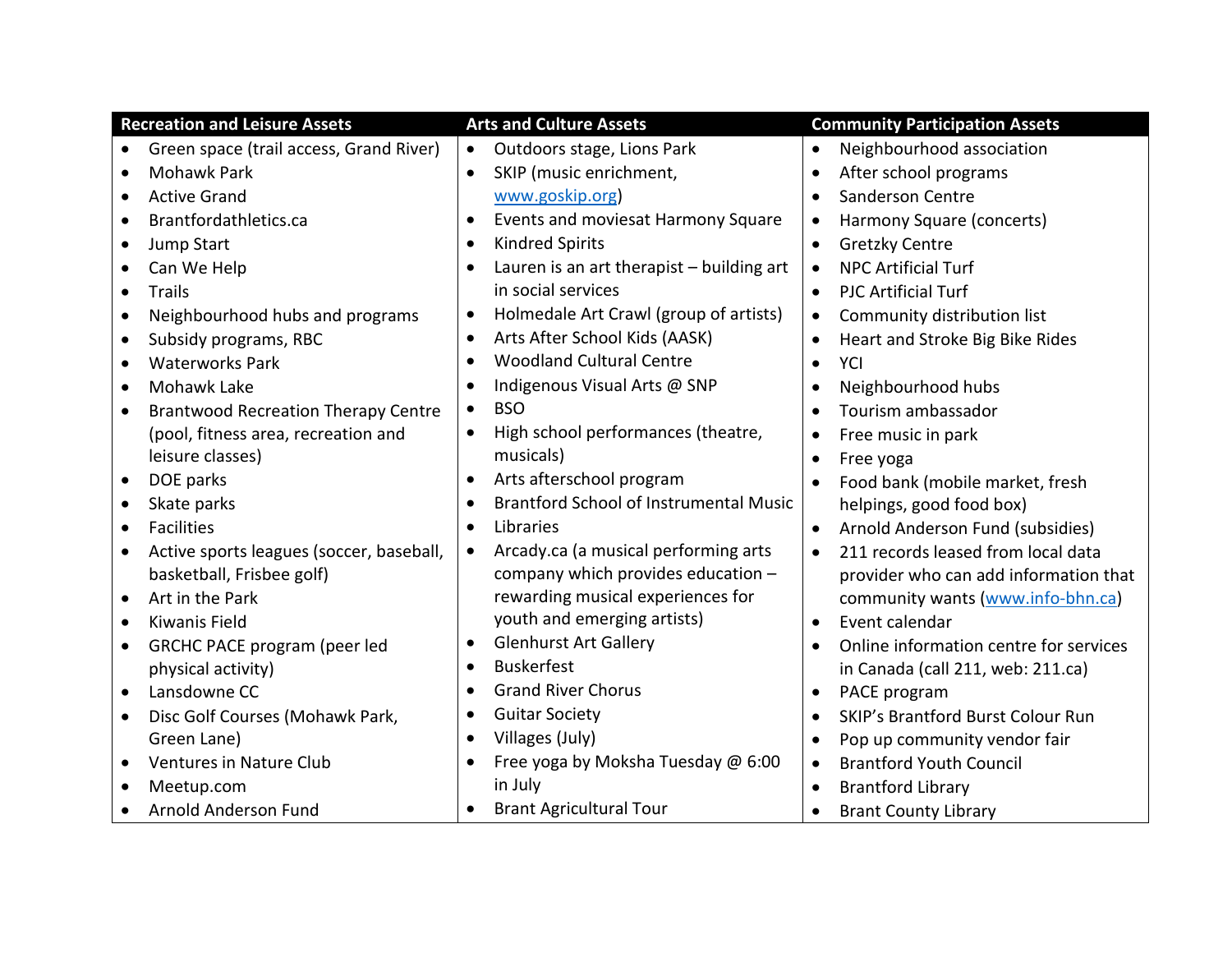|           | <b>Recreation and Leisure Assets</b>   |           | <b>Arts and Culture Assets</b>           |           | <b>Community Participation Assets</b> |
|-----------|----------------------------------------|-----------|------------------------------------------|-----------|---------------------------------------|
| $\bullet$ | <b>Subsidies</b>                       | $\bullet$ | County of Brant Library workshops        | $\bullet$ | <b>GRCHC Peer Programs</b>            |
|           | Free recreation events                 | $\bullet$ | Community groups                         | $\bullet$ | <b>Tourism Brantford</b>              |
|           | Sites: Gretzky Centre, schools, parks, | $\bullet$ | <b>Brant Theatre workshop</b>            |           | <b>Active Grand</b>                   |
|           | river                                  | $\bullet$ | Local artists                            |           | Schools for education for all         |
| $\bullet$ | Junction after school program at       | $\bullet$ | <b>Sanderson Theatre</b>                 |           | River and parks                       |
|           | <b>Branlyn Community Centre</b>        |           | Culture Days (September 29 - October     | $\bullet$ | <b>Networks</b>                       |
| $\bullet$ | Neighbourhood associations             |           | 1)                                       |           |                                       |
|           | Dufferin Tennis Club                   | $\bullet$ | Mohawk Chapel                            |           |                                       |
| ٠         | <b>OEYC</b> programs                   |           | Kanata Village                           |           |                                       |
| $\bullet$ | Dog parks                              | $\bullet$ | <b>Bingo</b>                             |           |                                       |
| ٠         | Beckett Adult Leisure Centre programs  | $\bullet$ | <b>Grand River Champion of Champions</b> |           |                                       |
| $\bullet$ | Sensory sensitive programs             |           | Pow Wow                                  |           |                                       |
| $\bullet$ | RAP (random acts of play)              | $\bullet$ | International Village Festival           |           |                                       |
| $\bullet$ | YMCA subsidy                           | $\bullet$ | <b>Brantford Potters Guild</b>           |           |                                       |
| ٠         | <b>Caged Dragon MMA</b>                | $\bullet$ | Walking Story Books in Parks             |           |                                       |
|           | Leisure Guides                         | $\bullet$ | <b>Beckett Centre</b>                    |           |                                       |
| $\bullet$ | <b>SKIP Brantford Burst Colour Run</b> | $\bullet$ | Monster mural community art project      |           |                                       |
| ٠         | Junk yard playground                   | $\bullet$ | Partnership with Market Wincey Mills     |           |                                       |
| ٠         | Your Guide (Contact Brant)             | $\bullet$ | <b>Brant Community Foundation (helps</b> |           |                                       |
| $\bullet$ | <b>Minor Sports Associations</b>       |           | make all happen)                         |           |                                       |
|           | Accessible playgrounds                 | $\bullet$ | Small and local business advertise local |           |                                       |
|           | Migrant worker program                 |           | artists                                  |           |                                       |
| $\bullet$ | Cycling club                           |           |                                          |           |                                       |
|           | Parks/trails/splash pads               |           |                                          |           |                                       |
| $\bullet$ | <b>PACE</b>                            |           |                                          |           |                                       |
|           | <b>Brant Sports Council</b>            |           |                                          |           |                                       |
| $\bullet$ | <b>RISE Centre</b>                     |           |                                          |           |                                       |
|           | <b>Ball parks</b>                      |           |                                          |           |                                       |
| $\bullet$ | <b>HKCC</b>                            |           |                                          |           |                                       |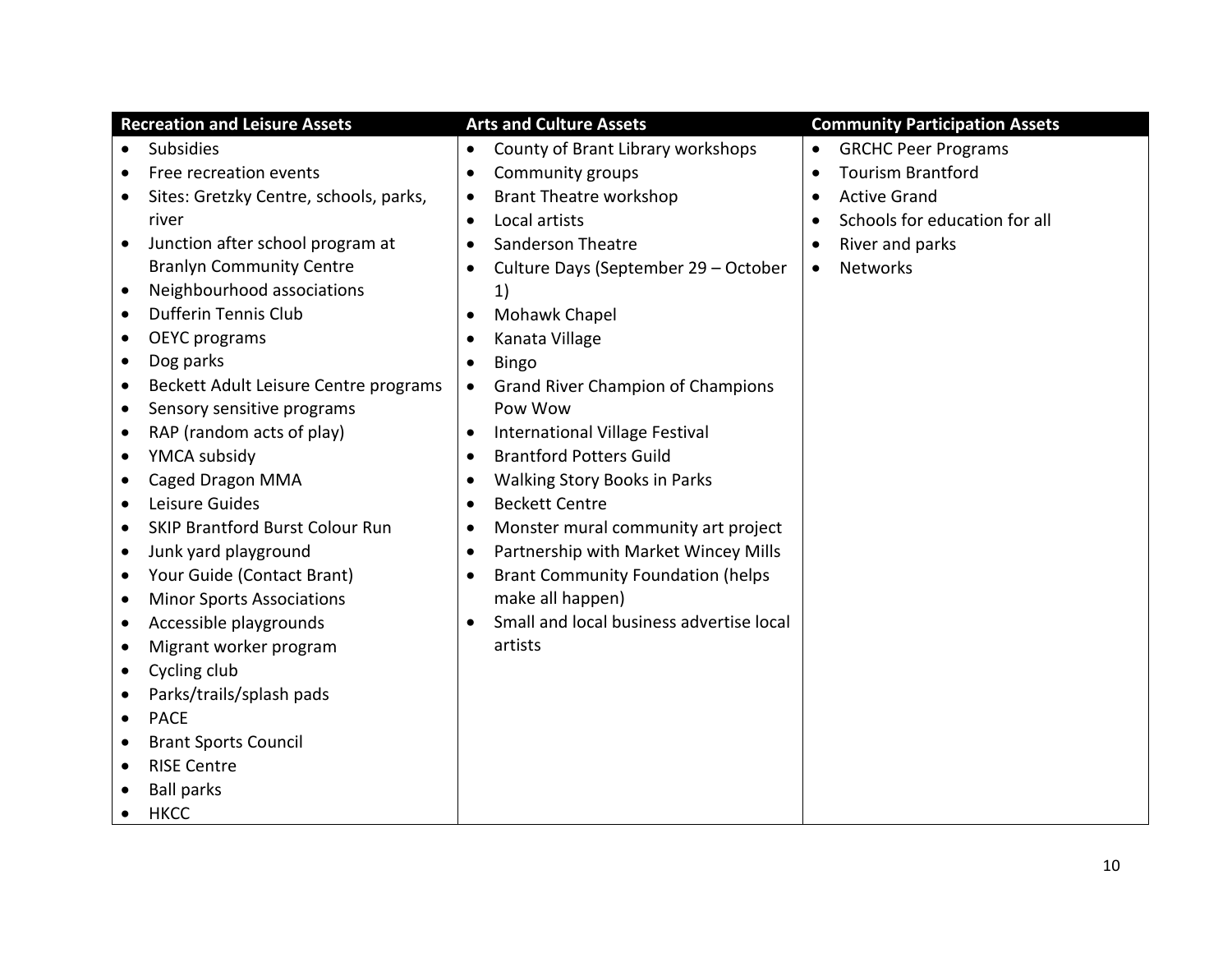| <b>Recreation and Leisure Assets</b>    | <b>Arts and Culture Assets</b> | <b>Community Participation Assets</b> |
|-----------------------------------------|--------------------------------|---------------------------------------|
| Gretzky Centre running track            |                                |                                       |
| County of Brant                         |                                |                                       |
| <b>Financial Assistance Review</b>      |                                |                                       |
| <b>Transit Feasibility Study</b>        |                                |                                       |
| <b>Recreation Master Plan</b>           |                                |                                       |
| Sportsplex                              |                                |                                       |
| App's Arena                             |                                |                                       |
| Fairgrounds                             |                                |                                       |
| Park Picasso                            |                                |                                       |
| Park PAYROL                             |                                |                                       |
| Boys and Girls Club (children and youth |                                |                                       |
| evening programs, summer camps,         |                                |                                       |
| adult fitness, youth mentorship         |                                |                                       |
| outreach, afterschool programs)         |                                |                                       |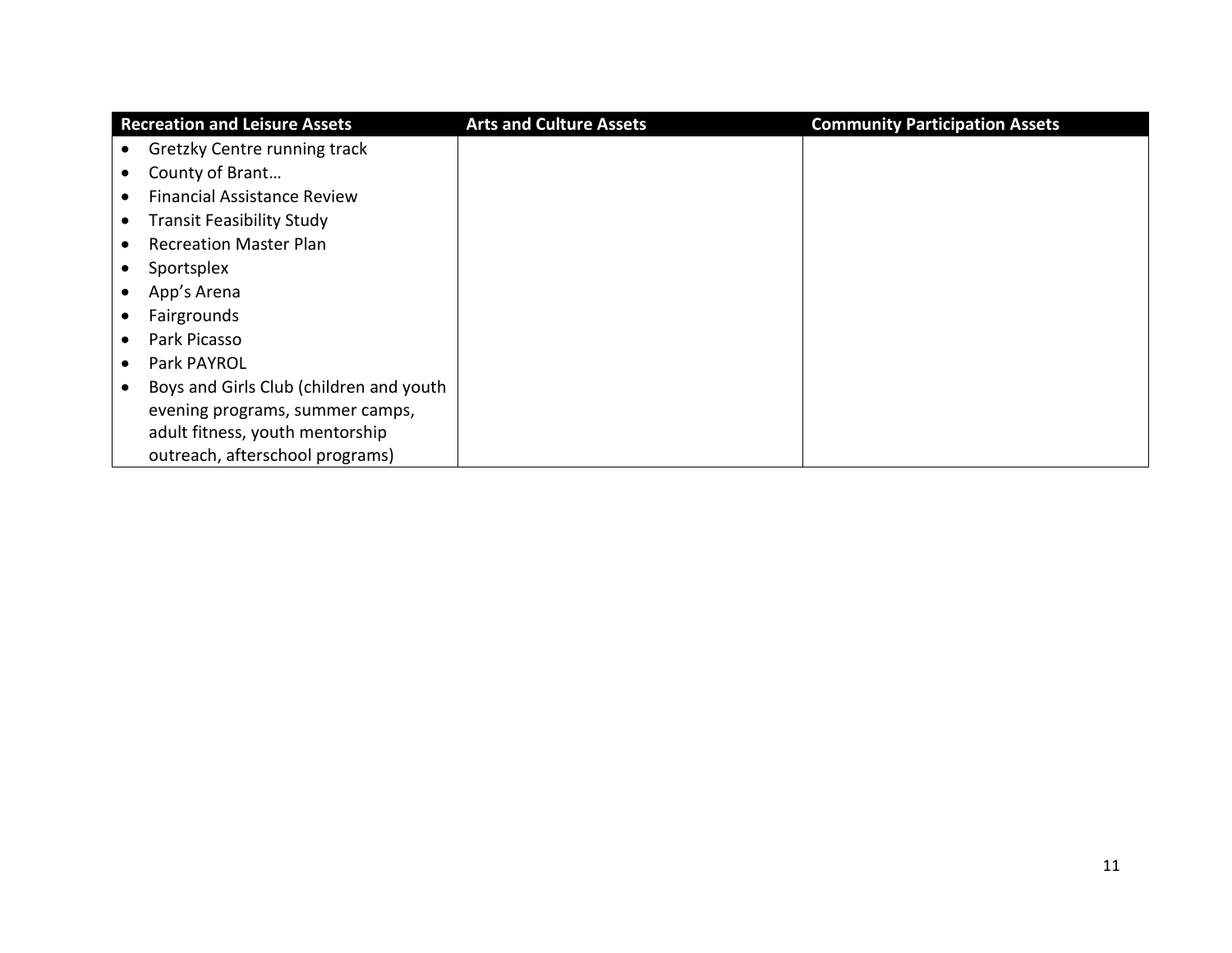### **Action Planning**

Each small group reviewed their vision/model and the asset maps, and then identified two concrete items for action. The actions identified by each group and the individuals interested in working on these actions are noted in the tables below.

#### **Recreation and Leisure** (two small groups)

| <b>Recreation and Leisure Action #1:</b>         |                      |                         |  |
|--------------------------------------------------|----------------------|-------------------------|--|
| Risky play campaign                              |                      |                         |  |
| People interested in being involved in the work: |                      |                         |  |
| <b>Phone Number</b><br><b>Name</b>               |                      | <b>Email Address</b>    |  |
| Denver Hilland                                   | 416-302-6638         | Dhilland@dal.ca         |  |
| Neb Zachariah                                    | 519-754-0777 ext.253 | nzachariah@grchc.ca     |  |
| Mike Matheson                                    | 226-208-6361         | mmatheson@crs-help.ca   |  |
| Julie Turner                                     | 519-753-6303 ext.417 | julieturner@clbrant.com |  |

| <b>Recreation and Leisure Action #2:</b>         |                        |                           |  |
|--------------------------------------------------|------------------------|---------------------------|--|
| Free to play – community crawl                   |                        |                           |  |
| People interested in being involved in the work: |                        |                           |  |
| <b>Phone Number</b><br><b>Name</b>               |                        | <b>Email Address</b>      |  |
| Meghann Spencer                                  |                        | bgcmentorman@teksavvy.com |  |
| Maegen Rutten                                    | 519-756-1500 ext.5070  | mrutten@brantford.ca      |  |
| John Hall                                        |                        | jdhall@rogers.com         |  |
| Jake Cerson                                      | 519-442-1818 ext. 3205 | Jake.cerson@brant.ca      |  |
| Karen Bulmer                                     |                        | Karen.bulmer@brantfacs.ca |  |
| Denver Hilland                                   | 416-302-6638           | Dhilland@dal.ca           |  |
| Neb Zachariah<br>519-754-0777 ext.253            |                        | nzachariah@grchc.ca       |  |
| Liz Martorano                                    | 519-865-2419           | liz@goskip.org            |  |

#### **Recreation and Leisure Action #3:**

Communication and Collaboration Plan/Committee

- Increase community awareness of services
- Better collaboration between providers/stakeholders
- Goal of increased awareness and participation in the community

| People interested in being involved in the work: |                     |                        |
|--------------------------------------------------|---------------------|------------------------|
| Name                                             | <b>Phone Number</b> | <b>Email Address</b>   |
| Gary Jermy                                       |                     | Gary.Jermy@brant.ca    |
| Niki Esposito                                    |                     | sesposito@brantwood.ca |
| Denver Hilland                                   | 416-302-6638        | Dhilland@dal.ca        |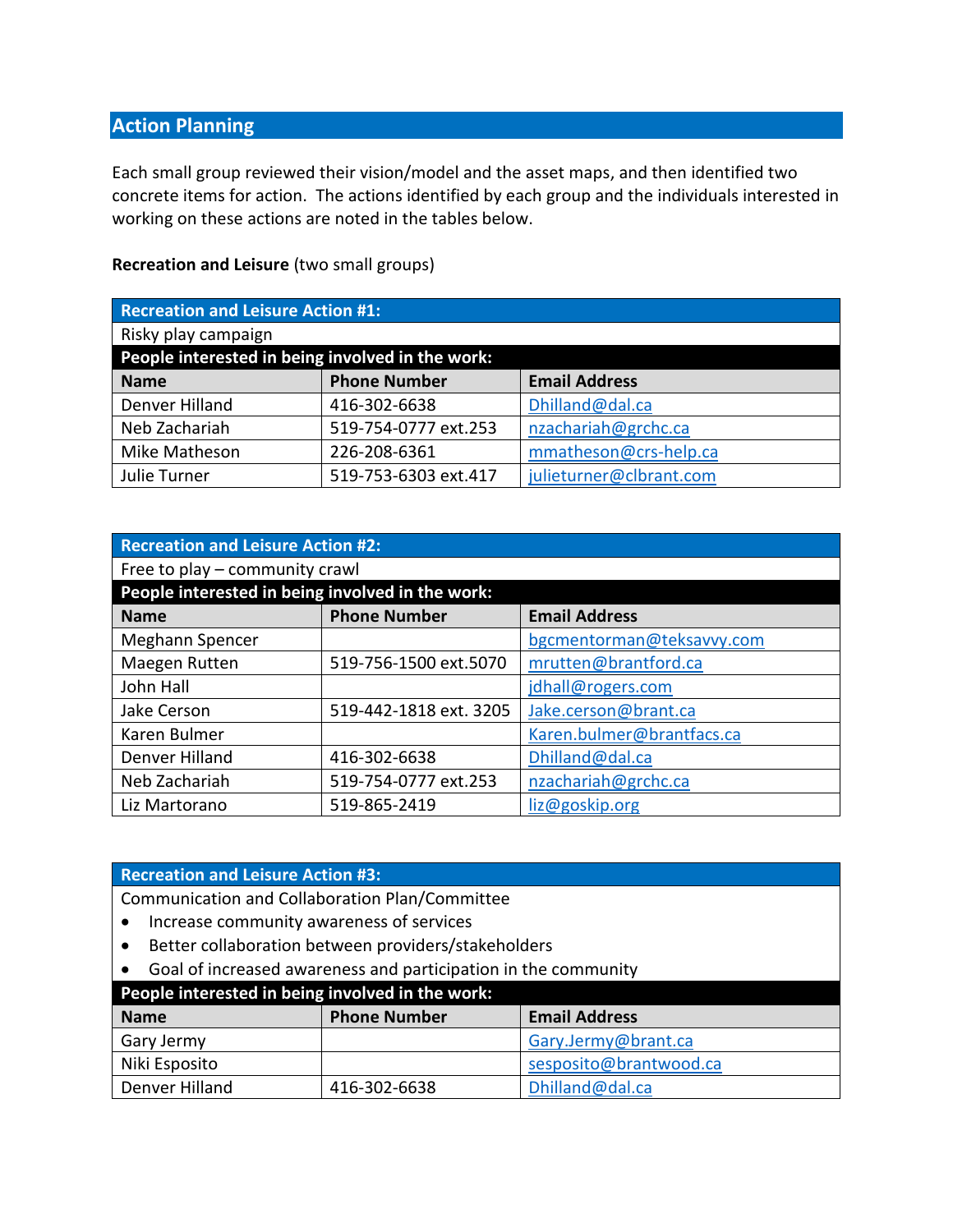| <b>Recreation and Leisure Action #3:</b>     |                      |                              |  |
|----------------------------------------------|----------------------|------------------------------|--|
| 519-442-1818 ext.3215<br>Stephanie Delaronde |                      | Stephanie.delaronde@brant.ca |  |
| Mike Matheson                                | 226-208-6361         | mmatheson@crs-help.ca        |  |
| Neb Zachariah                                | 519-754-0777 ext.253 | nzachariah@grchc.ca          |  |
| Liz Martorano                                | 519-865-2419         | liz@goskip.org               |  |
| <b>Caitlin Francis</b>                       | 519-754-0777 ext.254 | cfrancis@grchc.ca            |  |
| Meghann Spencer                              |                      | bgcmentorman@teksavvy.com    |  |
| Kristina Schuit                              | 519-753-2658 ext.139 | kschuit@brantwood.ca         |  |

#### **Recreation and Leisure Action #4:**

Financial Strategy/Security

- Available streams/grants
- Increased community contribution
- Goal: more financial assistance, decreased program fees, increased participation

| People interested in being involved in the work: |                     |                        |  |
|--------------------------------------------------|---------------------|------------------------|--|
| <b>Name</b>                                      | <b>Phone Number</b> | <b>Email Address</b>   |  |
| Jim Harder                                       |                     | jimharder@hotmail.ca   |  |
| <b>Stacey Ellins</b>                             | 519-755-2933        | Stacey.ellins@brant.ca |  |
| Lori-Dawn Cavin                                  |                     | lcavin@brantford.ca    |  |
| Lesley Head                                      |                     | Lesley.head@brant.ca   |  |

#### **Arts and Culture**

**Arts and Culture Action #1:**

Come together to decide/plan on what we can do

- Address systemic barriers
- This is a long term solution as we need to support change and priorities (e.g. in education, funders)
- Where can we start in introducing opportunities

| People interested in being involved in the work: |                      |                                       |
|--------------------------------------------------|----------------------|---------------------------------------|
| <b>Name</b>                                      | <b>Phone Number</b>  | <b>Email Address</b>                  |
| Lauren Wells                                     |                      | Lauren.5@hotmail.com                  |
| Gary Jermy                                       |                      | Gary.Jermy@brant.ca                   |
| Leigh Savage                                     | 519-753-8681 ext.438 | Leigh.savage@brantfacs.ca             |
| Taina Lickers-Smith                              |                      | Taina.lickers-smith@snpolytechnic.com |
| Carly Jamieson                                   |                      | Carly.jamieson@snpolytechnic.com      |
|                                                  |                      |                                       |